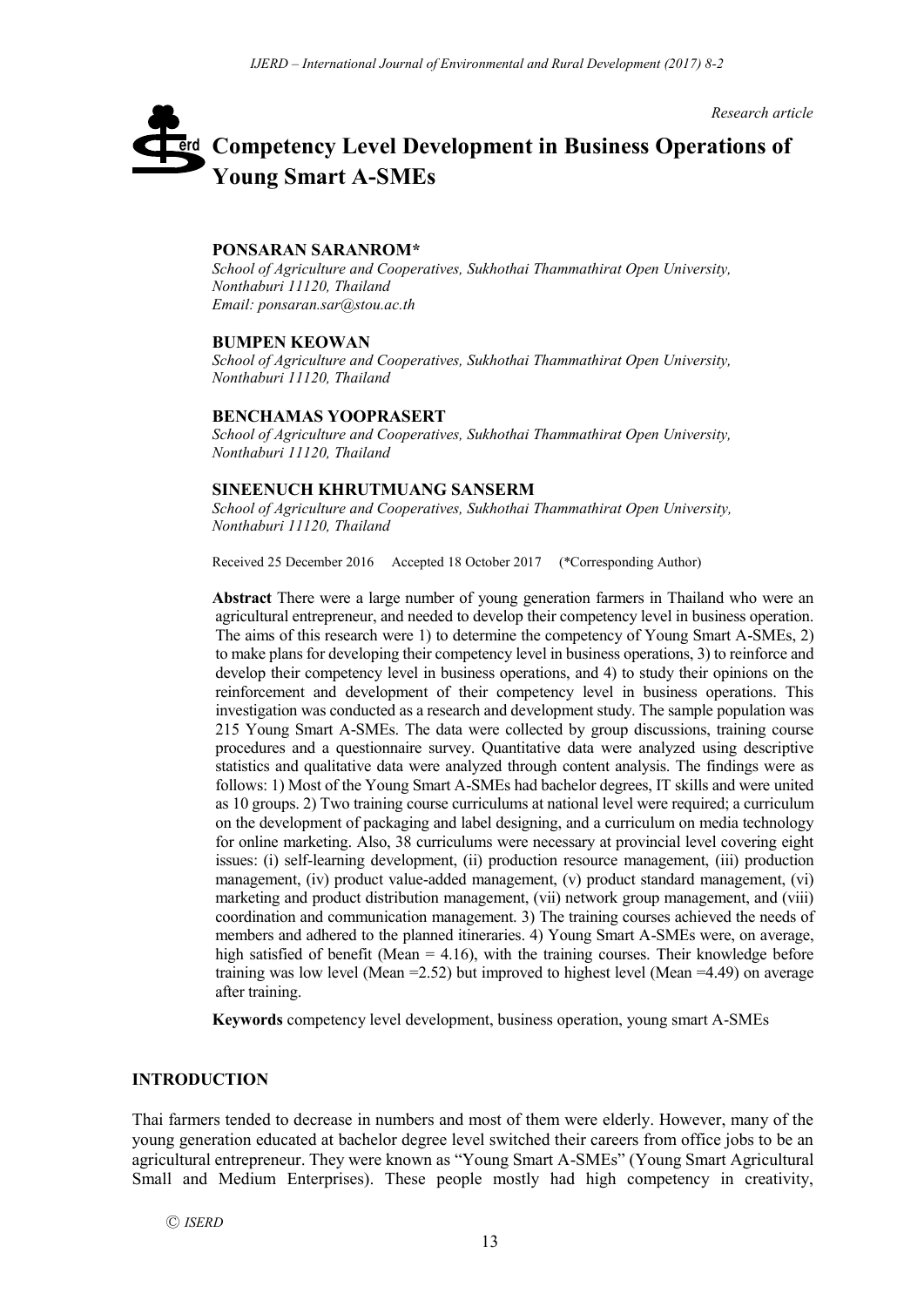communication technology and social networking, so they could be easily developed to be a farmers' leader who played a great role in pushing agricultural SMEs in the future. Furthermore, most had experienced in business operations and understood the aspects of production, marketing, and farmer's uniting. They mostly had new ideas in production and marketing which differed from the outdated methods of elderly farmers. Importantly, they were motivated to succeed in business to increase production through marketing plans and to unite as one network. However, to develop their competency levels in business operations and network linking procedures, their competency should be reinforced to compete in the production management and product/packaging development. Therefore, this research on "Competency Level Development in Business Operations of Young Smart A-SMEs" was conducted to develop competency in production procedures, value added to agricultural products, marketing development, and finally, to develop network management skills.

# **OBJECTIVES**

The purposes of this research were as follows: 1) to determine personal state of Young Smart A-SMEs, 2) to make plans to develop the competency level in the business operations, 3) to reinforce and develop the competency level in business operations, and 4) to study the opinions on the reinforcement and development of their competency level in business operations.

# **METHODOLOGY**

**Research design:** This investigation was conducted as a research and development study.

**Population/sample:** The sample population was young generation farmers aged under 45 years around Thailand. The sample size was specified and 215 samples were selected by using purposive sampling methodology by an application form. The qualification prerequisites were as follows: 1) being an agricultural SME entrepreneur and a registered community enterprise member, and 2) having the intention to develop their enterprise systematically and become a professional entrepreneur in the future.

**Research instruments:** The research instruments were selected to achieve the objectives as follows: - Studying the personal state of Young Smart A-SMEs through group discussions

- Formulating plans to develop competency levels in business operations through group discussions - Reinforcing and developing competency levels in business operations though several method based on plan setting

- Studying opinions on the reinforcement through a questionnaire survey

**Data analysis:** Content analysis followed objectives 1-3. Descriptive statistics were used in objectives 4 to analyze mean, percentage, maximum value, minimum value, and standard deviation data.

# **RESULTS AND DISCUSSION**

# **1. Personal State of Young Smart A-SMEs**

The personal competency of Young Smart A-SMEs was identified for three issues as follows:

1.1 Fundamental Personal Competency of Young Smart A-SMEs

1) Most of the entrepreneurs had bachelor degrees to master degree level. 2) They had a continuous and stable income. They mostly had their own asset such as land and agricultural equipment. They also united to be 10 groups adhering to the region of their agricultural area. 3) They farmed several agricultural products including organic rice, mushrooms, hydroponic/local vegetables, strawberries, fruits, bamboo, bananas, seedless grapes, melons, mulberries, limes, garlic, chilies, passion fruits, avocados, organic papayas, earthworms, fish, cattle, processed food (bananas/mushrooms), and biological/organic fertilizer. 4) Farming was integrated/mixed/organic/safety adhering to Sufficiency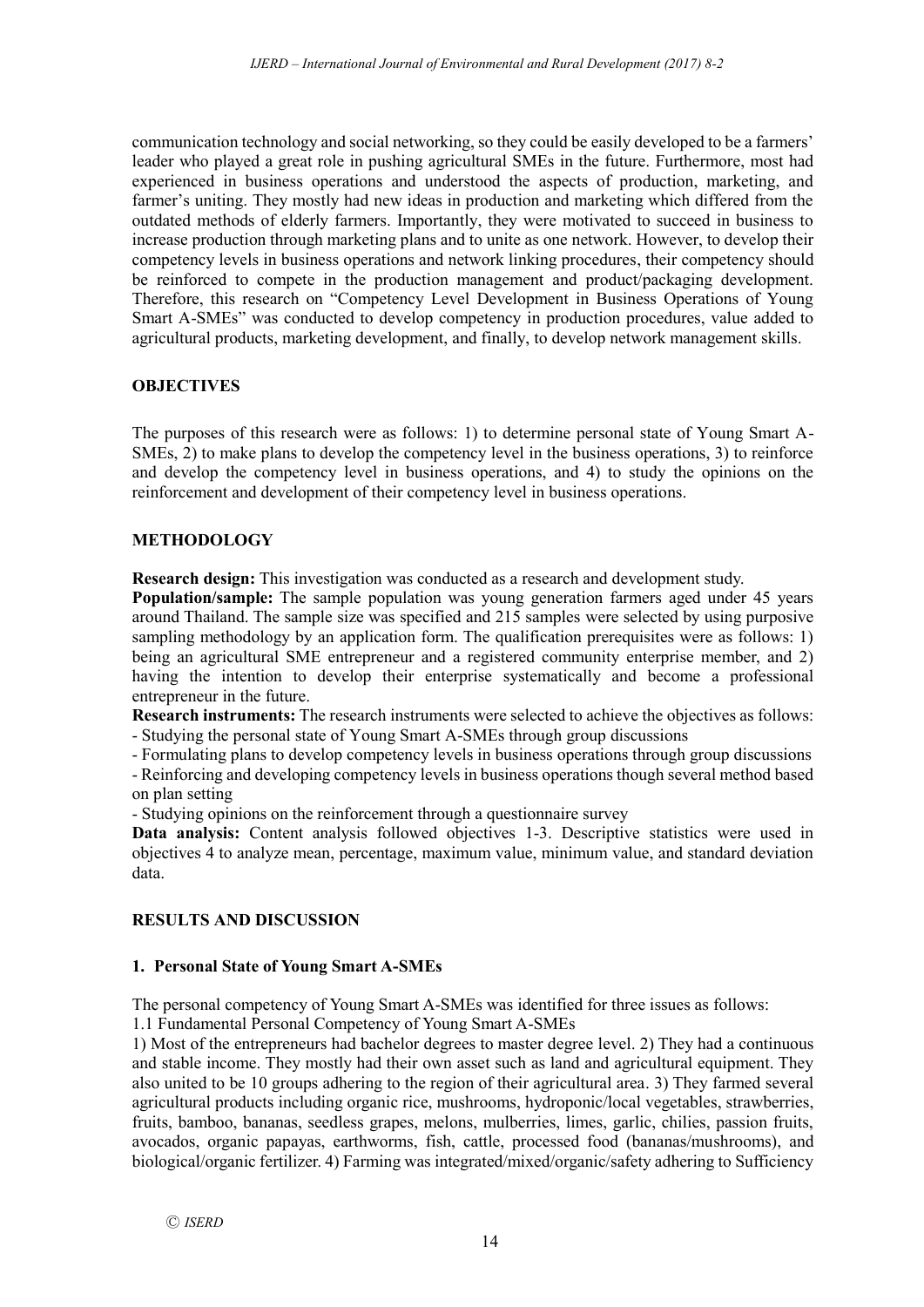Economy Philosophy, and 5) the quality/standard of their products was guaranteed by GAP Standard, and organic farming standards.

1.2 Entrepreneurial skills

Young Smart A-SMEs had entrepreneurial skills as follows: 1) IT usage, 2) understanding the principle and guidelines on self-development, 3) understanding group procedures and methods for improving production, 4) knowledge of community enterprise operations and adherence to the Community Enterprise Reinforcement Act of 2005.

1.3 Management skills

Young Smart A-SMEs had management skills as follows: 1) uniting as 10 groups representing the regions of their area, 2) coordinating their network and alliances, 3) setting rotating meetings at regional level every two months, or setting meetings within their province/area, and 4) making plans to learn and exchange knowledge and new ideas with each other regularly.

To make a discussion, Young Smart A-SMEs had their own assets such as land and agricultural equipment, and united to be 10 groups adhering to the region of their agricultural area consistent with Sawatdiphab Keeratiya (2011) who stated that 81.25% of young generation farmers had their own occupied agricultural area, and 75.00% of them were a member of a farmer group. The findings of this research showed that the farmers would be more confident and feel secured if they had their own land. Being a farmer group member made them develop their competency level to compete with others, exchange their knowledge and new ideas, and properly practice based on the innovations.

## **2. Making Plans to Develop the Competency Level in the Business Operations of Young Smart A-SMEs**

Young Smart A-SMEs made competency development plans for eight issues and curriculums to develop their members. The curriculums were divided into national and provincial network levels with the responsibility of academics/proficient persons in each subject. Several methods were used for knowledge transfer such as lectures and field studies.

2.1 The competency development included eight issues as follows: self-learning development, production resource management, production management, product value-added management, product standard management, marketing and product distribution management, network group management, and coordination and communication management.

2.2 Curriculums to develop the members were divided into two levels as follows:

2.2.1 Curriculums at national level: These covered the development of 1) packaging and label design, 2) media technology for online marketing.

2.2.2 Curriculums at provincial level: Young Smart A-SMEs designed these *"curriculums adhering to their members' needs and set the training courses accordingly. The curriculums were correlated*  with the plans to develop the network of Young Smart A-SMEs in the eight issues mentioned *previously."*

To discuss, Young Smart A-SMEs designed the training course curriculums taken responsibility by academics/proficient persons in each subject. They used several methods for transferring the knowledge such as lecturing and field studying consistent with Pongkarunyaphat Krtisada (2007) who studied "Need for Farmer and Proper Syllabus Design for Future Farmer in Phrae Province" and found that young generation farmers needed proficient academics in universities who had knowledge and experience to lecture and gave them a chance to have field studies and real practice. These findings could be discussed that effective strategy to transfer knowledge for Young Smart A-SMEs should be conducted from proficient academics. Also, the method should be selected and based on Young Smart A-SMEs decision which helped the training be more effective.

Young Smart A-SMEs needed to be trained on media making for communicating with consumers and online marketing which were curriculums at national level. This finding could be discussed that Young Smart A-SMEs needed to communicate their products directly to the consumers using online media as marketing channels. Considering the findings of this study on general state of Young Smart A-SMEs, it was found that most of them had skillful use of IT consistent with Schroer (2016) who stated that Generation Y were the people who were born during 1977-1994 while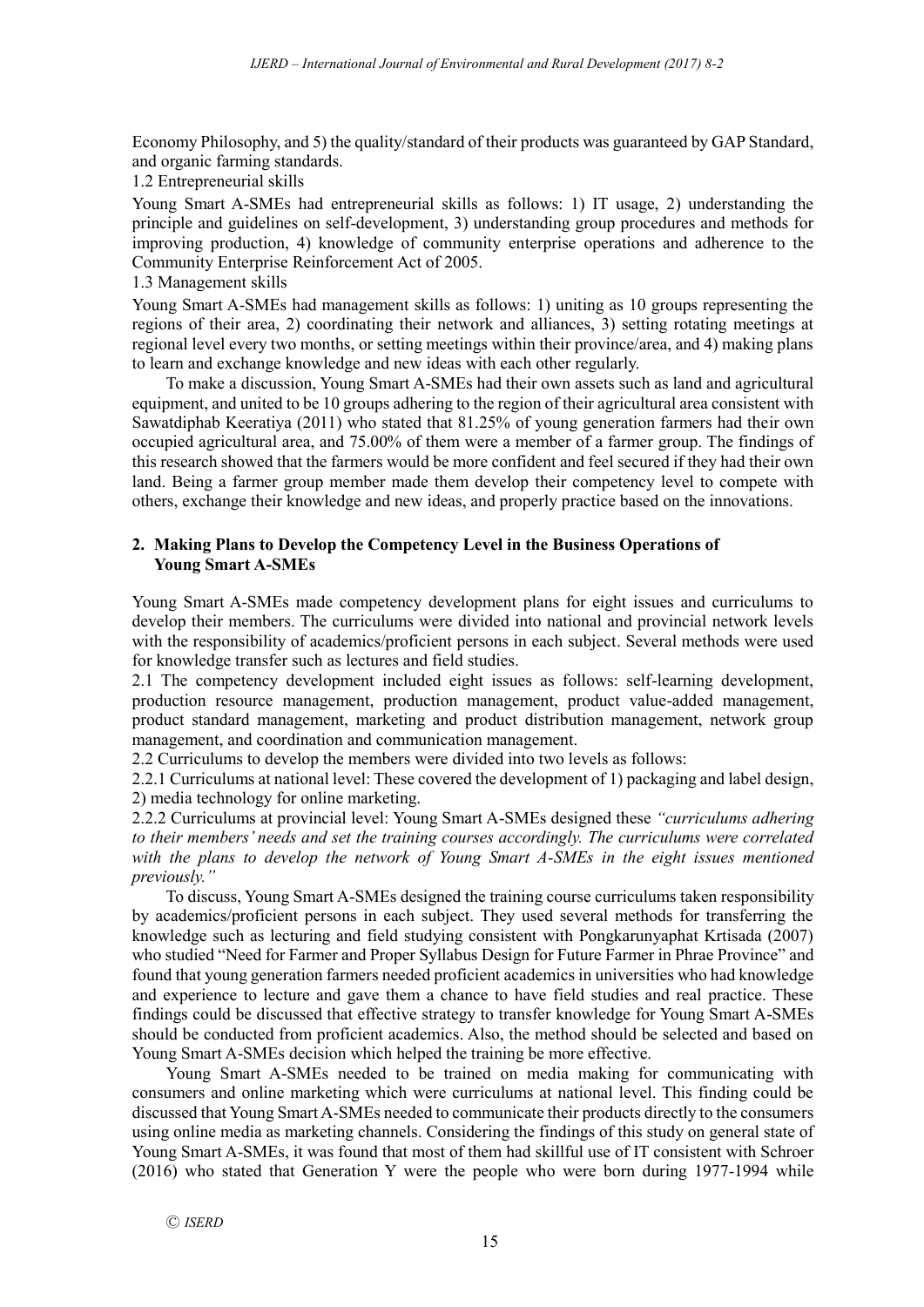technology was progressing. It implied that Young Smart A-SMEs which were in Generation Y, tended to use IT to run their business operations. Furthermore, the researchers realized that online marketing would be used in business operations successfully if Young Smart A-SMEs communicated their marketing via IT to the young generation consumers consistent with Srisroi Mayvadee (2011) who studied "The Effect of Online Advertising on the Perception of Marketing Information of Working People", found that technology factor affected the perception of marketing information of young generation people at 0.05 statistical significance.

# **3. Reinforcing and Developing the Competency Level in Business Operations**

Young Smart A-SMEs set the training courses according to the designed curriculums as follows:

3.1 Curriculums at National Level

3.1.1 The Curriculum on the Development of Packaging and Label Designing

Young Smart A-SMEs produced practical packages, developing and designing 23 labels for 23 agricultural products to attract the attention of consumers. Some samples of the labels developed for the agricultural products were shown in Table 1.

3.1.2 The Curriculum on Media Technology for Online Marketing

After development, the Young Smart A-SMEs accrued knowledge regarding communication with consumers and online marketing. They could develop media technology for themselves and communicate directly with consumers through online channels. This greatly increased public awareness of their products through advertising.

3.1.3 Curriculums at Provincial Network Level

Young Smart A-SMEs set schedules for the training courses adhering to the 38 curriculums at provincial network level and operated their training courses as planned.

# **Table 1 Output of the Training Course on Packaging Development and Original Label Designing for Agricultural Products**

| Products                     | Before development | After development | Development details                                                                                                                                                                                                                                                                                          |
|------------------------------|--------------------|-------------------|--------------------------------------------------------------------------------------------------------------------------------------------------------------------------------------------------------------------------------------------------------------------------------------------------------------|
| Three-flavor<br>dried tomato |                    |                   | Labels were developed to be<br>waterproof and attractive to<br>customers with more<br>information regarding the<br>products. Packages were<br>transparent, sealed for product<br>visibility and had longer life<br>which added value to the<br>products. The packages were<br>also reusable to reduce waste. |
| Fresh Mangoes                |                    |                   | The new packages were<br>designed with a handle to<br>make them portable and<br>suitable as a gift/souvenir.                                                                                                                                                                                                 |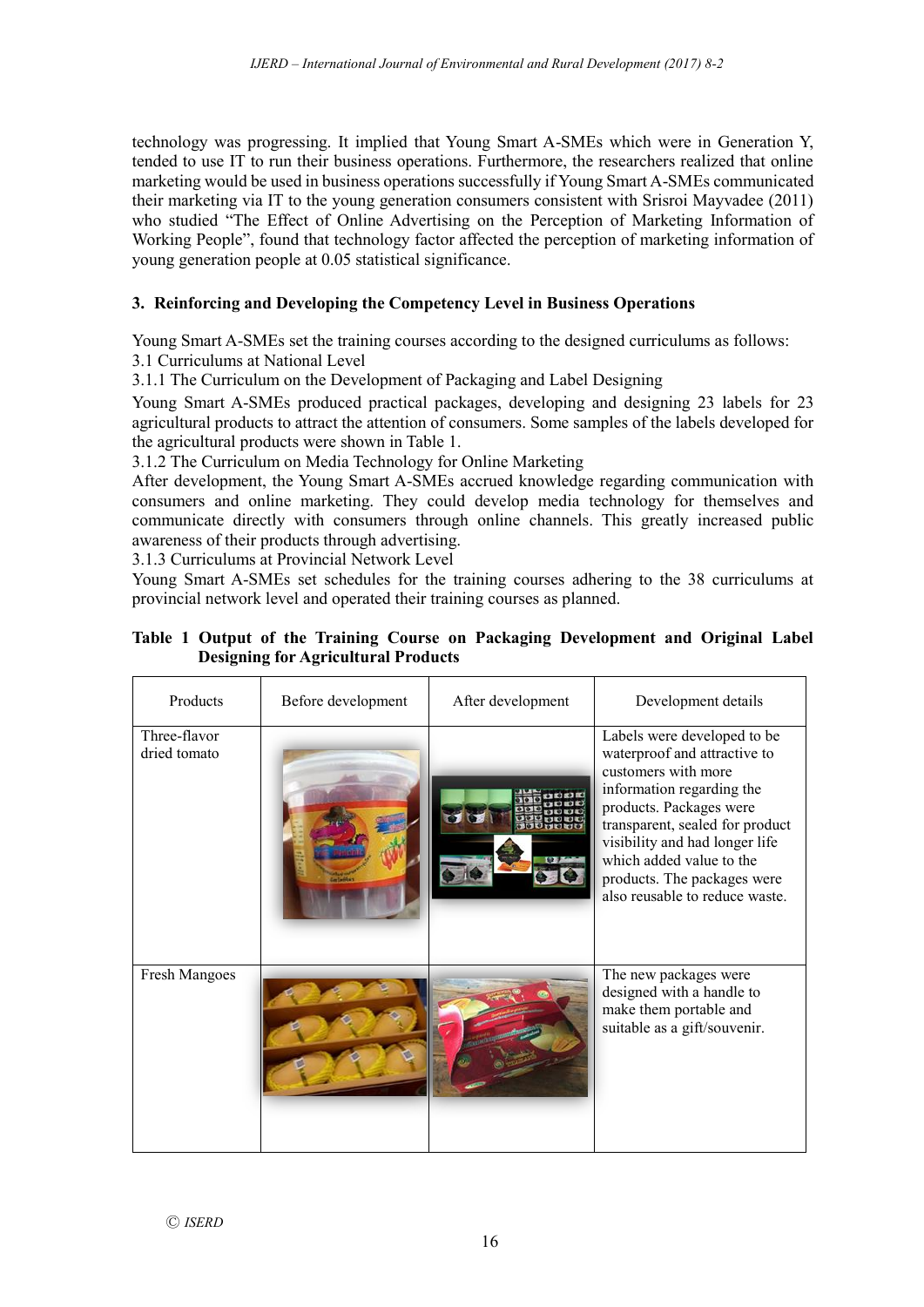## **4. Studying the Opinions on the Reinforcement and Development of their Competency Level in Business Operations**

4.1 The Outcome of benefit level evaluation Young Smart A-SMEs evaluated each development curriculum at provincial network level together with the benefit level in the eight aspects of selflearning development, production resource management, production management, product valueadded management, product standard management, marketing and product distribution management, network group management, and coordination and communication management. Results showed that the average benefit level was high (Mean  $=$  4.16). The highest benefit level was achieved in the four aspects of production resource management, production management, product value-added management, and marketing and product distribution management.

4.2 The outcome of knowledge level evaluation Young Smart A-SMEs evaluated their knowledge levels before and after development in eight aspects. Knowledge levels before development were at a low level (Mean = 2.52). After development, knowledge levels were highest in all aspects (Mean = 4.49), except for marketing and product distribution management.

These positive findings from the outcomes of benefit level and knowledge level evaluation regarding the development of the competency of Young Smart A-SMEs in business operations could be discussed that allowing members of Young Smart A-SMEs groups to design curriculums to train themselves was an effective strategy. This made them realize the benefit/advantages of the training courses. The pattern of training courses also gave them the opportunity to discuss issues with each other and exchange knowledge to increase their competency in business operations. These results were consistent with Maiese Michelle (2005) who stated that discussing with each other would reinforce the information and experience exchange, network uniting and able to enhance competency. Furthermore, to develop competency level must be covered all aspects of competency; knowledge, skills, and attribution (McClelland, D.C.,1973). This pattern of training courses could claim that competency level were developed at all aspects of competency. The aspect of knowledge were developed by curriculums at national level, and provincial network level. The aspect of skills were visibly noticed by packaging, labeling and IT media made. Lastly, the aspect of attribution could be seen from their evaluating the benefit and knowledge.

## **CONCLUSION**

The competency level development in business operations for Young Smart A-SMEs allowed them to design the curriculums they needed for training. These were divided into national and provincial network levels. There were two curriculums at national level on the development of packaging and label designing, and the curriculum on media technology for online marketing, and 38 curriculums at provincial network level. The evaluation of benefit/advantage was generally at a high level. The evaluation of knowledge level before development was low; however, after development this was at the highest level.

## **ACKNOWLEDGMENTS**

The researchers are extremely grateful to the Capacity Building and Study Center for Community Based Resources Management (CRC), Sukhothai Thammathirat Open University (STOU), the Department of Agricultural Extension, the Ministry of Agriculture and Cooperatives, and the Office of Small and Medium Enterprise Promotion their assistance.

## **REFERENCES**

McClelland, D.C. 1973. Testing for competence rather than intelligence. American Psychologist, USA. Michelle, M. 2005. Networking. The beyond intractability project, The conflict information consortium, University of Colorado. http://www.beyondintractability.org/essay/networking (retrieved in June).